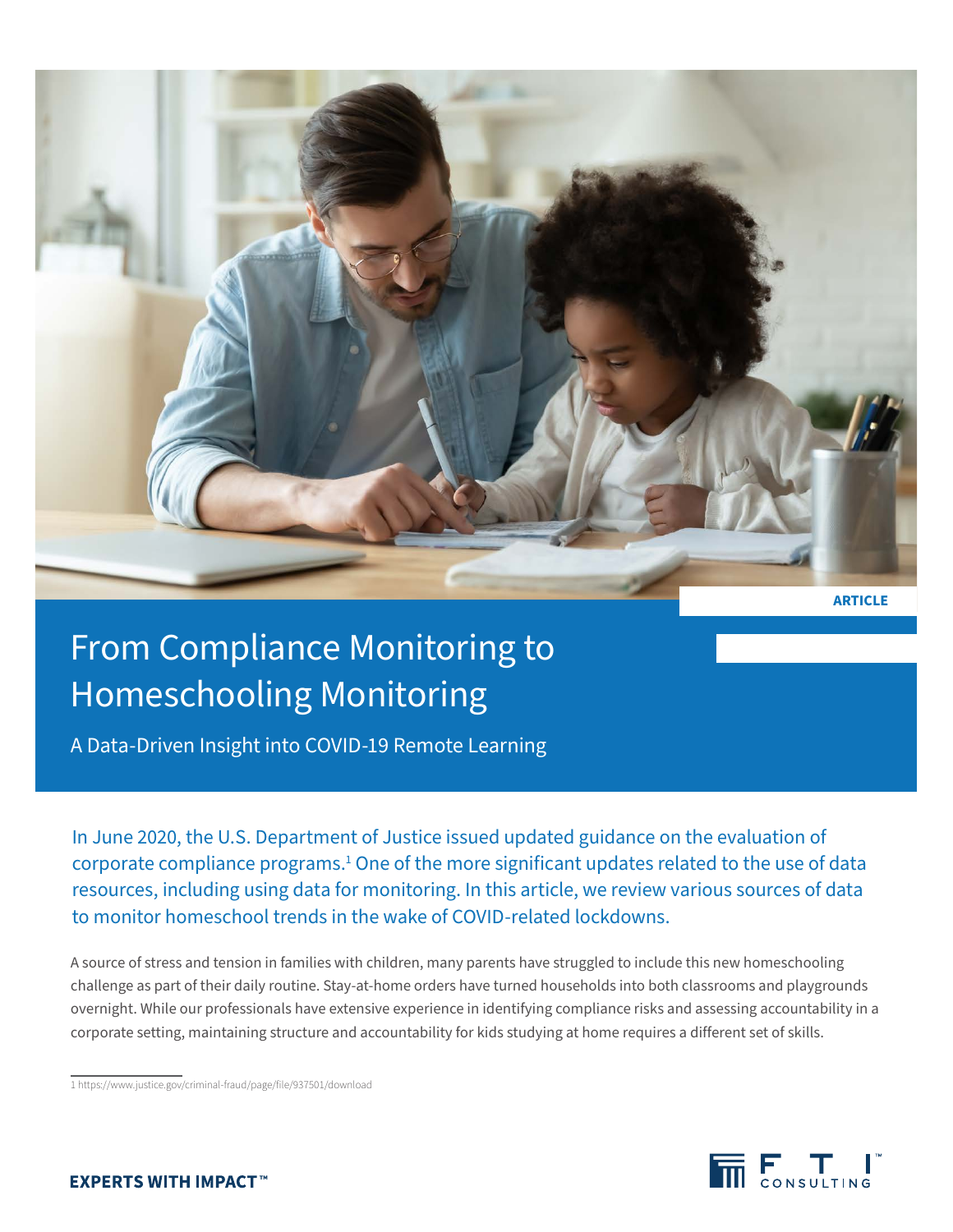### **Redefining Experience and Homeschooling Memes**

Worldwide school closures tracked by UNESCO concluded that in April up to 1.5 billion enrolled learners across 192 countries faced educational disruptions.2 In an online survey on national education responses to COVID-19, UNESCO found that 74 percent of parents felt unprepared for distance and home learning.<sup>3</sup> One key concern for parents in introducing distance learning programs was the potential skills gap to use digital tools to support learning.

In the U.S. alone, 93 percent of public and private schools were impacted by school closures. A total of 124,000 schools were closed during the height of the COVID-19 response, affecting 55.1 million students.4 As expected, parents turned to the internet to answer their questions and Google Trends reveal that between March 16-30 there was a significant spike in searches for "remote learning" and "homeschooling."<sup>5</sup> Related searches for remote learning included "remote learning schedule" and "remote learning portal." Surprisingly though, the top related search to homeschooling was for "homeschooling meme" and the fifth-most related search was "homeschooling jokes." A widely shared meme reads: "Parents: I need your help with my kids. They won't do their work or listen to me. / Teachers: They don't act like that in my class. What are you doing to cause this?"



*Source: Google Trends, Trending searches* 

We conducted a Twitter sentiment analysis at the end of March, which showed more positive sentiment around homeschooling with words like "creativity", "fun" or "redefining" than negative sentiment with words like "stinger," "challenge" or "fail."6 When asked for a recent survey about homeschooling a month into the stay-at-home orders, 59 percent of parents admitted that their child was still struggling to adjust or had adjusted but with some difficulty.<sup>7</sup>



#### *Source: Vicinitas Twitter Analytics Tool*

- 3 https://unesdoc.unesco.org/ark:/48223/pf0000373322
- 4 https://www.edweek.org/ew/section/multimedia/map-coronavirus-and-school-closures.html
- 5 https://trends.google.com
- 6 https://www.vicinitas.io/free-tools/download-search-tweets

<sup>2</sup> https://en.unesco.org/covid19/educationresponse

<sup>7</sup> https://networkforpubliceducation.org/emergency-remote-learning-survey-results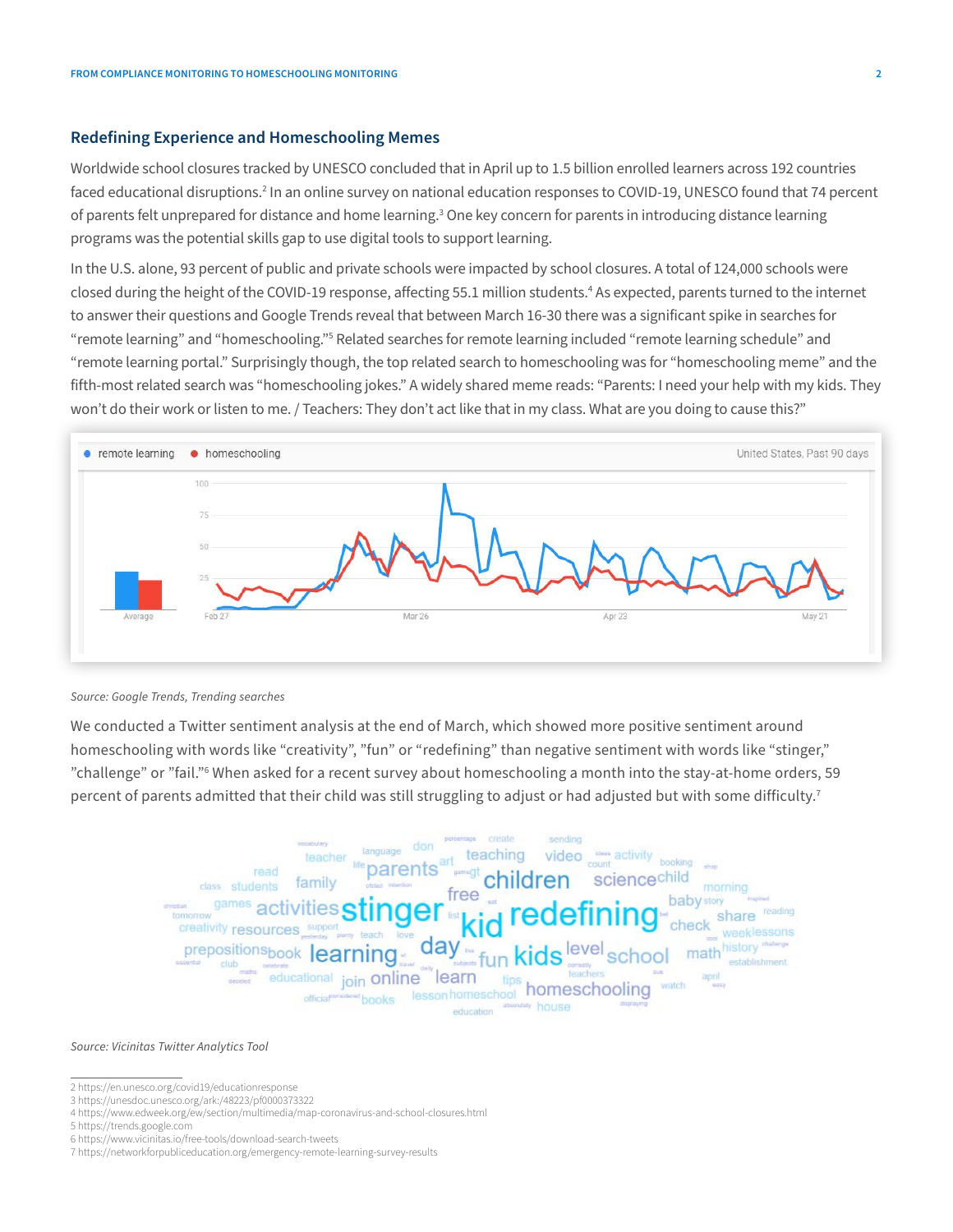

## Digital Tools and Unexpected Consequences

Parents surveyed about their main digital resources used for homeschooling responded with Google Classroom (64 percent), Zoom (42 percent) and other enrichment platforms (36 percent).<sup>8</sup> A look at the evolution of downloads for popular enrichment apps shows a sudden increase as soon as stay-at-home orders were put in place across the nation in March 2020. In particular, apps such as Class Dojo, ABCmouse.com or Epic Digital Library downloads surged from March 16-19, and ClassDojo again from March 21 to April 2.º Some of our FTI colleagues have confirmed that they have indeed adopted these into their parenting homeschooling routines.



*Source: SimilarWeb Traffic Analysis* 

With new trends come business opportunities. According to a recent report, programmatic mobile in-app ad spend dropped 14 percent in March. In the meantime, apps in the "Parenting" category on Android saw a 122 percent rise in programmatic ad spend in the month of March.<sup>10</sup>

While we don't know for sure what ads were seen by these parents, we couldn't help but notice the simultaneous rise in mental health app downloads like Headspace, Calm and Healow. It's almost as if parents need ways to find some personal time after a day of "school away from school."

<sup>8</sup> https://networkforpubliceducation.org/emergency-remote-learning-survey-results

<sup>9</sup> https://pro.similarweb.com/#/apps/engagementoverview

<sup>10</sup> https://info.pixalate.com/covid19-programmatic-ad-spend-connected-tv-ott-ctv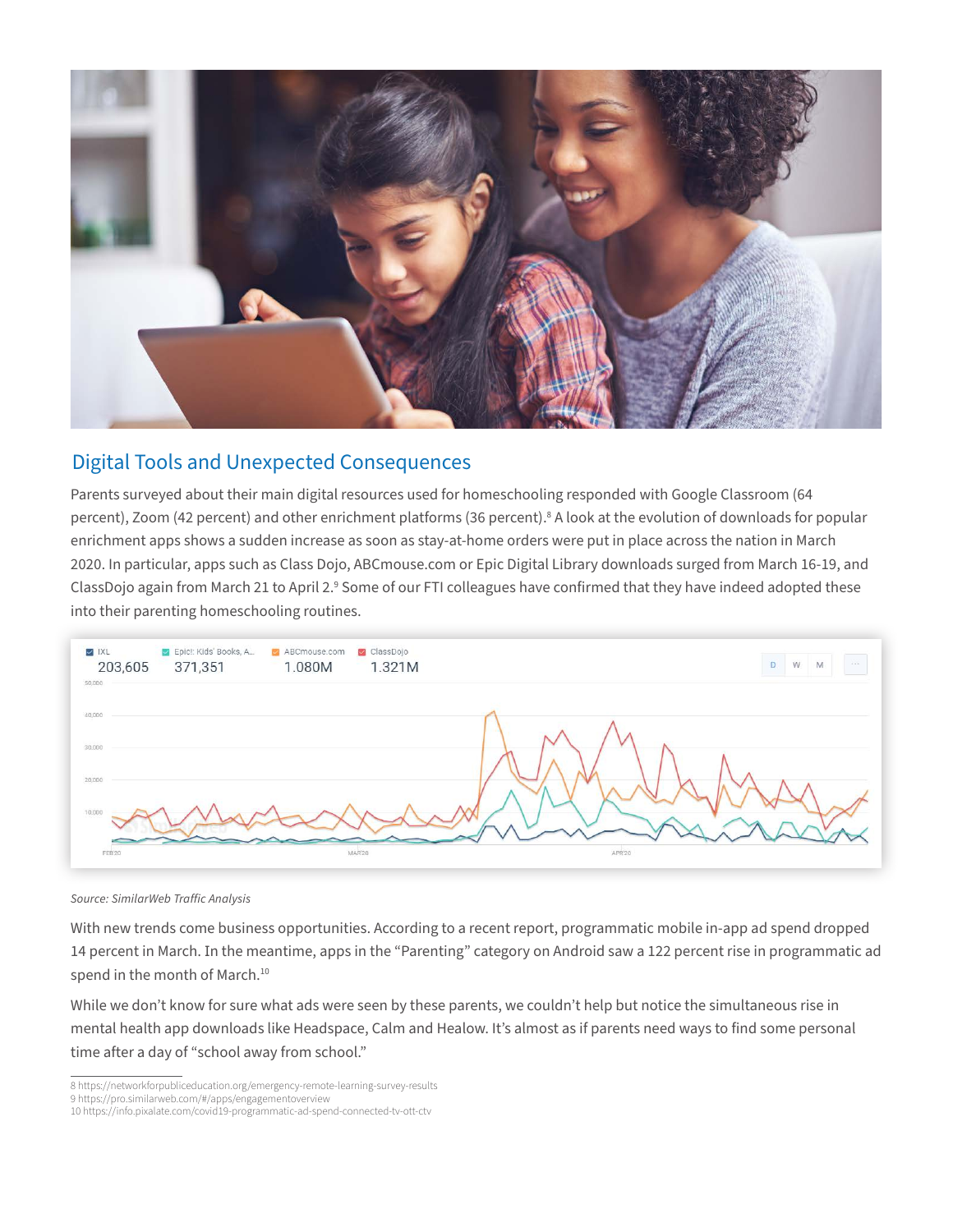## Finding Parenting Breaking Points

According to 44 percent of parents who reported, their child(ren) spends 2.5-4 hours per day doing work assigned by teachers. Another 38 percent of parents said their child(ren) spends 1-2 hours per day on work assigned by teachers. Only 17 percent of parents responded more than four hours.<sup>11</sup> Insights from our FTI colleagues showed us that the older the child is, the more homework that is assigned, likely correlating to longer hours performing schoolwork.

As anticipated, a deeper look into specific app usage reveals that remote learning routine patterns for most households have changed from before the COVID-19 period.<sup>12</sup> Specifically, we analyzed how educational apps were used over the course of weekdays compared to recreational apps. We used Google Classroom and ClassDojo as benchmarks for educational apps and Disney+/DisneyNow and YouTubeKids for recreational apps. As you might expect, educational apps – in blue below – are increasingly used at the start of the day, whereas recreational app usage peaks between 5 pm to 9 pm. The "breaking point" happens around 4 pm to 5pm, at which time the use of recreational apps exceeds the use of educational apps.



*Source: SimilarWeb Traffic Analysis* 

However, we found that the "breaking point" before COVID-19 in app usage was around 3 pm to 4 pm. This would indicate that parents are successfully maintaining the educational pressure longer than prior to COVID-19.



*Source: SimilarWeb Traffic Analysis* 

Homeschooling fatigue might be a recurring feeling for most parents, but data seems to show that parents are performing better than expected in this changing environment.

<sup>11</sup> https://networkforpubliceducation.org/emergency-remote-learning-survey-results

<sup>12</sup> https://pro.similarweb.com/#/apps/usage